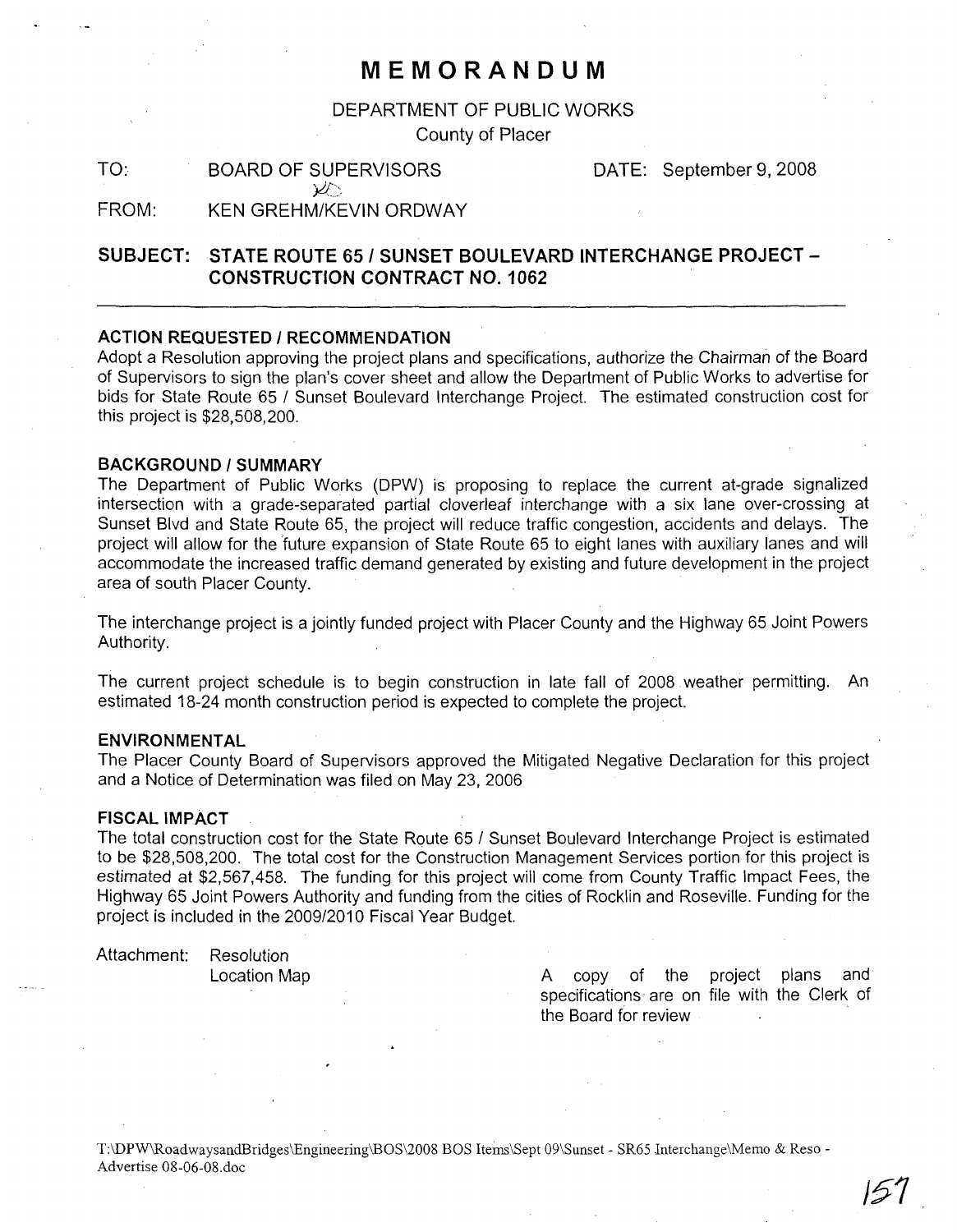# Before the Board of Supervisors County of Placer, State of California

In the matter of: A RESOLUTION APPROVING THE PLANS AND SPECIFICATIONS; AUTHORIZING THE CHAIRMAN OF THE BOARD TO SIGN THE COVER SHEET, AUTHORIZING THE DEPARTMENT OF PUBLIC WORKS TO ADVERTISE FOR BIDS FOR THE STATE ROUTE 65 / SUNSET BOULEVARD INTERCHANGE PROJECT CONSTRUCTION CONTRACT NO.1062

Resol. No: .

Ord. No: ..

First Reading: .

The following RESOLUTION was duly passed by the Board of Supervisors

of the County of Placer at a regular meeting held \_

by the following vote on roll call:

Ayes:

Noes:

Absent:

Signed and approved by me after its passage.

Attest: Clerk of said Board Chairman, Board of Supervisors

BE IT HEREBY RESOLVED by the Board of Supervisors of the County of Placer, State of California, that this Board approves the contract plans and specifications; authorizes the Chairman' of the Board to sign the contract plan's cover sheet; and authorizes the Department of Public Works to advertise for bids for the State Route 65/Sunset Boulevard Interchange, Contract No.1 062.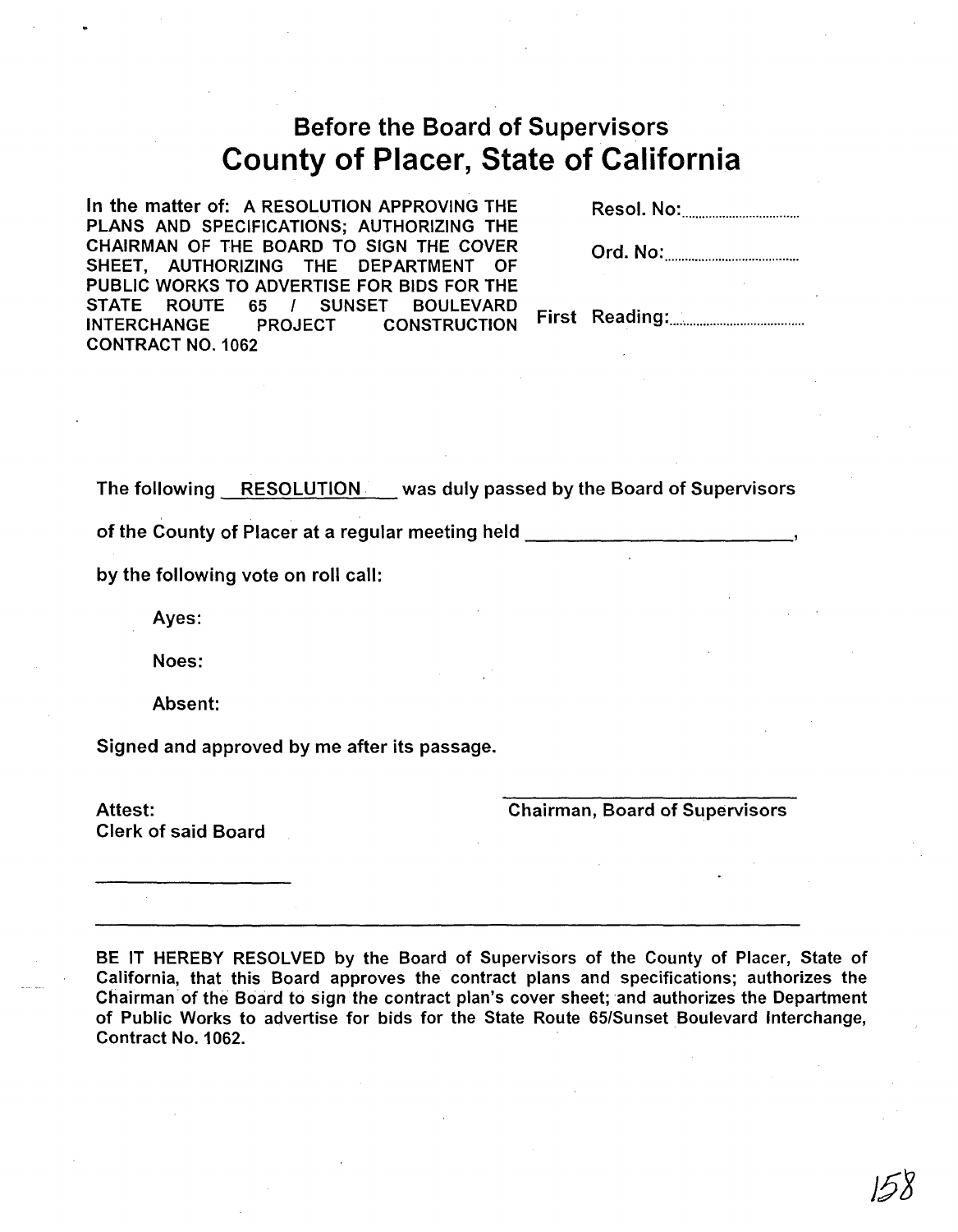## **PROJECT LOCATION MAP**



 $159$